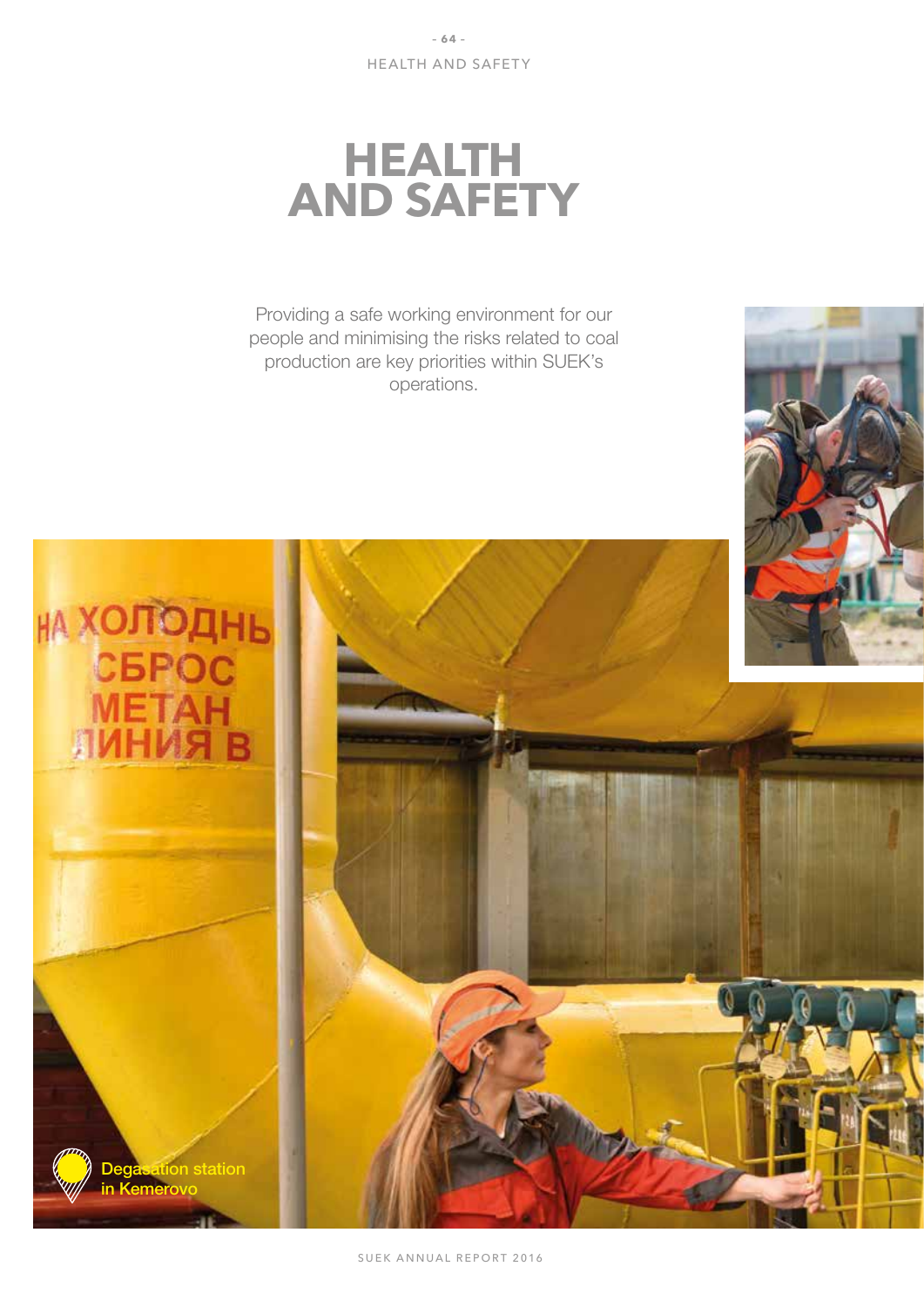### **– 65 –** STRATEGIC REPORT CORPORATE GOVERNANCE FINANCIAL STATEMENTS



# **OUR PRIORITIES:**

Continually improve our production management to ensure occupational and workplace safety;

Address atmospheric safety issues;

Ensure our production sites have the latest equipment and introduce modern safety systems and monitoring instruments;

Ensure our health and safety information system functions at a company-wide level;

Improve the skills and capabilities of safety professionals, through the provision of dedicated training, staff education on safe working practices and improvements in workplace discipline;

Reduce the negative impacts of coal production on employee health and wellbeing;

Ensure all employees are supplied with modern, high-quality work clothes and protective equipment, in line with our corporate standards; and

Implement special preventative medical programmes.

# Our approach

The system we have in place for managing health and safety across the company is regulated by our internal Occupational Health and Safety Policy and complies with the most up-to-date international standards. It is designed to minimise injuries and accidents at our production sites. Our corporate health and safety standards cover company staff and contractors providing services at our sites and facilities. Our production facilities in Kuzbass, Krasnoyarsk and Khakasia undergo regular audits to assess our compliance with the OHSAS 18001 occupational health and safety management standard.

To minimise industrial risks, every year the company updates and implements a comprehensive range of health and safety measures. In 2016, SUEK allocated \$48m to health and safety programmes, interventions and initiatives.

Allocation of funding for health and safety in 2016



- 1. Technical measures 39%
- 2. Mine rescue teams and other emergency response units 18%
- 3. Improvements in the hygiene and technical conditions of sites and facilities 15%
- 4. Procurement of personal protective
- equipment 14% 5. Organisational measures 8%
- 6. Health and safety research and design work 3%
- 7. Procurement of equipment and instruments 2%
- 8. Insurance 1%

FOR MORE INFORMATION ABOUT HEALTH AND SAFETY STRATEGIC PRIORITIES AND KPIS, SEE PAGE 40; FOR RISK MANAGEMENT, SEE PAGE 48.

# **Overview**

From 2012 to 2016, the lost time injury frequency rate (LTIFR) across SUEK's production sites went down from 1.92 to 0.94. In 2016, the LTIFR was down 8% on the previous year, with total lost time amounting to 7,421 days. Our production sites recorded 49 industrial injuries, compared to 62 in 2015.

Despite all our efforts, there were three industrial fatalities at our production sites in 2016. These occurred during open-pit mining operations in Buryatia and Krasnoyarsk, and during underground mining works in Kuzbass. We deeply regret this loss of life and extend our heartfelt condolences to the families and friends of the deceased. The main causes of these fatalities were organisational failures relating to the violation of health and safety requirements, as well as a lack of discipline and skill in key health and safety areas. To avoid such accidents in the future, we carefully analyse them and implement best practice in the field of occupational health and safety. We also fully understand the need to educate those who take unnecessary risks in the workplace, and are urging each and every one of our employees to be more responsible for their own safety and that of their colleagues. In 2016, we rolled out training sessions for our safety managers and professionals to increase levels of awareness, competence and skill and continued to organise express safety-knowledge testing among our production workers.

#### Lost time injury frequency rate (LTIFR)

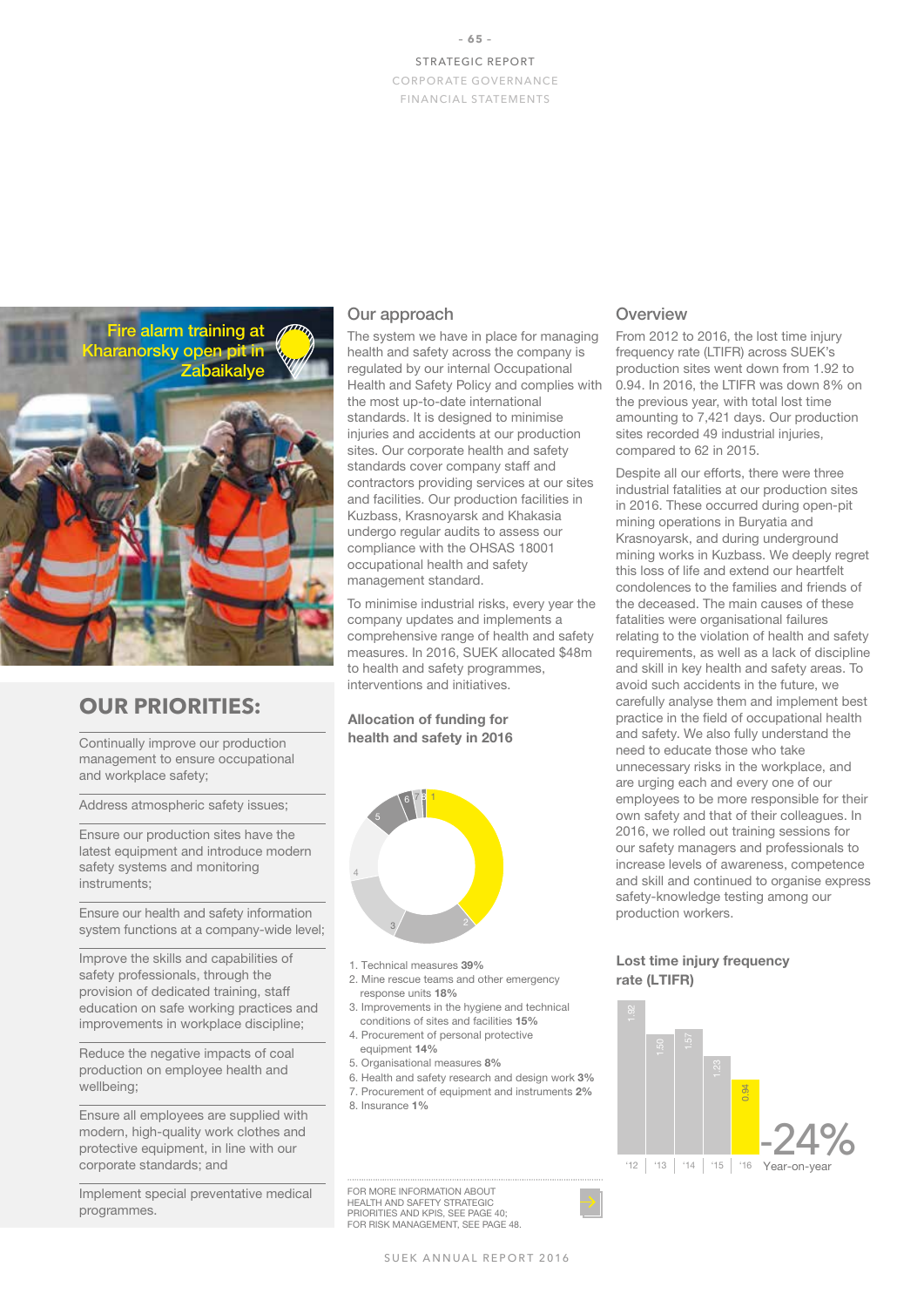Our efforts to improve health and safety systems and emergency response procedures are coordinated by the Industrial Safety Committee of SUEK's Management Board. In 2016, the Committee held three in-person meetings, during which 17 agenda items were considered. These included:

- Analysis of the circumstances and causes of industrial injuries with severe or fatal outcomes;
- Status of actions taken and planned to prevent similar accidents in the future;
- Programme of organisational and technical measures to improve the level of industrial and occupational safety at our sites;
- Introduction of the wireless information system for surveillance, providing warning and tracking for people who may be caught up in an accident;
- Results of the development and implementation of a pilot project enabling industrial safety to be monitored and controlled remotely.

The Nomination and Compensation Committee of the Board of Directors also regularly reviews health and safety issues.

# Measures to improve health and safety

The main risks in coal mining include the formation of potentially explosive concentrations of methane, and the pollution of working areas in mine sites by explosive airborne coal dust. The company therefore pays particular attention to measures for improving air quality and conditions.

#### Improving the reliability of multifunctional health and safety systems and systems for monitoring air and gas conditions underground

Our mines are equipped with a multifunctional system that ensures the safety and control of our mining operations, and the safe management of technological and manufacturing processes under normal and emergency conditions.

Currently, the company's mines operate a number of subsystems as part of the general multifunctional health and safety system, including:

• Atmospheric safety system in charge of:

- Monitoring and control of stationary fan systems, local ventilation fans and gas-suction units;
- Monitoring and control of gasdrainage units and networks;
- Monitoring of air and gas conditions.
- Systems for the monitoring and prediction of gas-dynamic phenomena;
- Systems for detecting early signs of endogenous and exogenous fires;
- Systems for the monitoring and management of fire, water supply and drainage;
- Systems enabling workforce communication, warning and tracking:
	- Tracking the location of personnel in underground mines;
	- Locating people caught up in accidents;
	- Delivering emergency underground communication and alerts via loudspeakers.

We have developed a range of measures designed to improve the reliability of our multifunctional health and safety system. At the SUEK head office in Moscow, our situational analytical centre is designed to monitor our systems in real time. At this centre, we also analyse system parameters and coordinate efforts with regional branches and industrial facilities during emergencies.

In addition, we have established a centralised health and safety control and analysis centre in Kuzbass. Here, our health and safety controllers receive information about atmospheric conditions and gas levels, as well as the safety of production processes in our mines. This information is monitored 24/7 to control production teams are not adversely affected by inappropriate atmospheric conditions.

In our Komsomolets mine in Kuzbass, we have piloted an automated remote system for monitoring the safety of mining operations, which enables information support, control and the management of technological processes in normal and emergency conditions. It also helps us to identify critical changes in operating parameters and predicts pre-emergency situations. At this stage in the project, monitored items include stationary fans and gas-drainage units. We plan to develop the system further with a view to improving safety conditions within our mines.

#### Improving gas drainage

To reduce the risk of explosive concentrations of methane forming, we carry out comprehensive gas drainage in our mines where methane content exceeds 10 m<sup>3</sup>/tonne of coal. We remove methane from our mining areas via a system of integrated gas-drainage wells. Since 2010, the total depth of our gas-drainage wells has increased by 50% to 331km, including 272km of gas-drainage wells in underground mines. We are constantly introducing new methods, equipment and technology to maximise the efficiency of the gas-drainage process.

To ensure we are more energy efficient, we use some of the methane removed from the workings to generate heat and electricity at the mines. This also allows us to reduce our greenhouse gas (GHG) emissions, thereby minimising our environmental footprint.

FOR MORE INFORMATION ON METHANE UTILISATION. SEE PAGES 70-71

#### Reducing coal dust

To reduce the risk of coal dust explosions, SUEK mines have in place strict rules and requirements regarding stone-dusting using inert dust. Activities in this area include:

- Improving the quality of stone-dusting in our mines through the use of more than 300 mechanical stone-dusting units;
- Delivering a threefold increase in stone-dusting in our Kuzbass mines in the past six years, from 6,100 to 18,040 tonnes per year.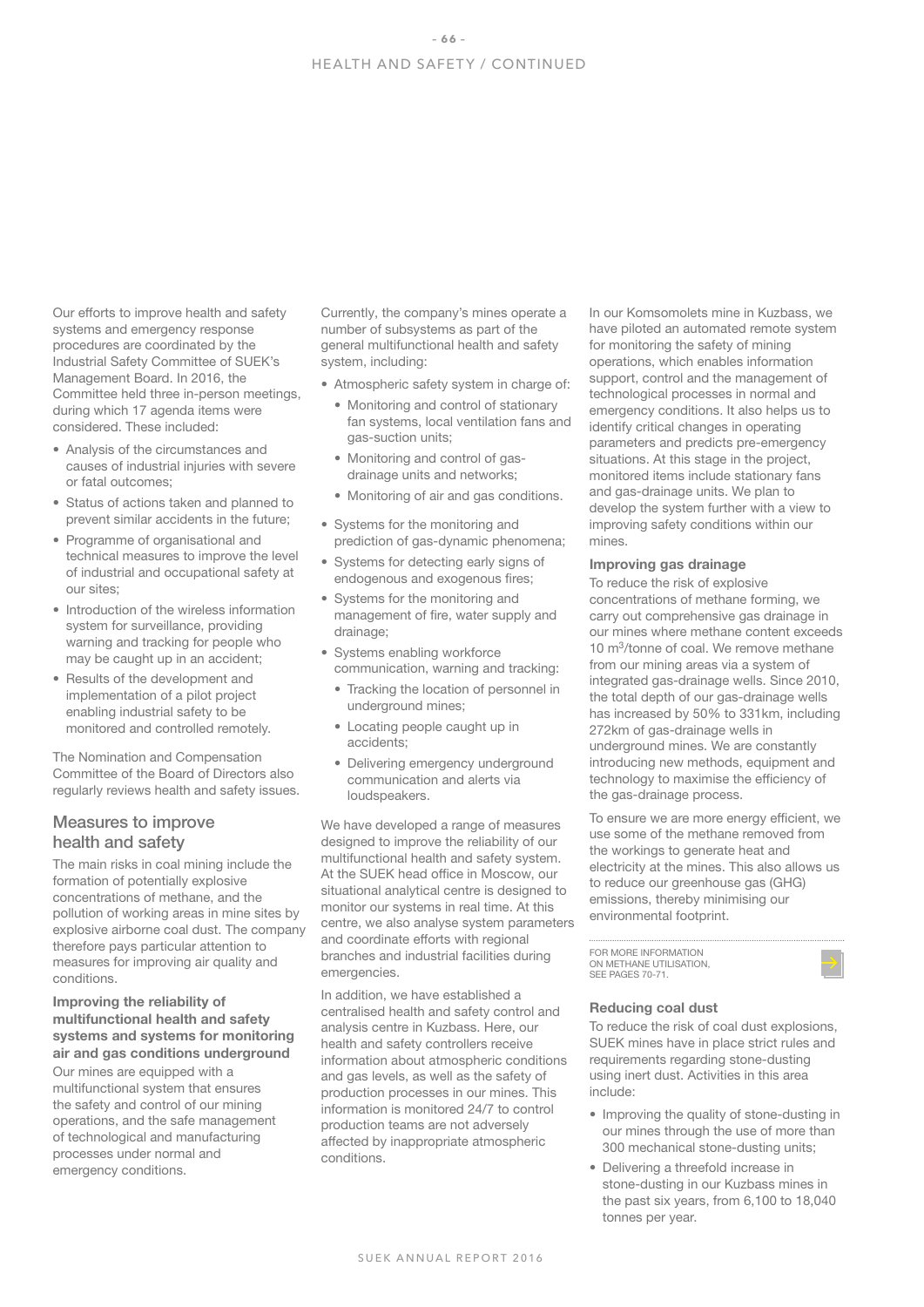#### STRATEGIC REPORT CORPORATE GOVERNANCE FINANCIAL STATEMENTS

We are also constantly looking to enhance the efficiency of the measures we deploy to reduce coal dust emissions:

- Introducing vacuum collection, transportation and discharge of fine coal dust at our washing plants in Khakasia and Buryatia;
- Equipping production facilities and warehouses at Vanino Bulk Terminal with fog-generation units and foam generators that use foam and water to suppress dust – a unique technology that has never been used anywhere else before;
- Pre-project modelling of shields that will suppress over 80% of the dust generated at Murmansk Commercial Seaport. The design works are planned to be completed by the end of 2017. We also launched a fog-generation dust suppression system, which allowed us to reduce dust generation by 49%, along with storm water treatment facilities to be commissioned in 2017.

#### Tighter health and safety controls

SUEK has a zero-tolerance policy for violations of health and safety regulations. Preventing such violations plays a vital role in reducing the risk of accidents and injuries at our sites. To this end, we have developed and introduced specialised software to keep track of all health and safety-related incidents. This software prevents shift tasks from being issued until all identified health and safety violations have been dealt with. The system has already been deployed at all mining and processing sites across the company.

#### Personnel training and development

We work hard to ensure all employees have the knowledge, skills and training they need to carry out their roles safely and responsibly. All equipment purchased by the company comes with a special training video showing how to maintain high levels of health and safety during assembly, operation and maintenance.

In 2016, as part of our commitment to continuous staff training and health and safety awareness, we equipped all our mining facilities with computer terminals to enable complex pre-shift examination. Now, before starting a shift, each miner takes a test to check their health and safety knowledge.

In June 2016, under the supervision of SUEK's Chief Operations Officer, Vladimir Artemiev, Krasnoyarsk hosted our annual conference on industrial and occupational safety, medicine and ecology. The conference, at which we presented results from 2015 and set targets for the future. was attended by more than 150 company employees. It included a modelling workshop, attended by directors of production facilities and heads of health and safety services, to identify the causes and prevent hazardous production situations.

#### Promoting health and safety

In addition to training videos on safe working methods, SUEK has developed a series of video manuals on how to use and maintain personal protective equipment. Each video manual lasts between three and four minutes, and is accessible via information panels in office buildings, briefing rooms and on company buses.

SUEK's production sites also feature an HSE feedback system called Alarm Sheet, whereby employees can write down any hazards associated with a specific workplace or process. In the reporting year, the company organised a traditional health and safety contest using Alarm Sheet, under the slogan 'Reward Vigilance'. All winners were awarded prizes from SUEK.

In 2016, in order to promote a culture of safety across all our production sites, we held regular health and safety months

and competitions. Winners were awarded in the categories of 'Best facility', 'Best structural unit' and 'Best Health and Safety Officer'.

#### Identifying employees who are prone to excessive risk-taking

We test candidates applying for job vacancies and engineering positions to determine whether these potential hires are prone to excessive risk-taking. Our tests include factors such as a candidate's risk appetite, and their ability to learn and follow rules. These tests form an integral part of our recruitment and selection process, informing our hiring decisions at all levels.

#### Provision of modern work clothes and personal protective equipment

To minimise the negative impact of occupational hazards on our staff, the company has developed standard requirements for work clothes, footwear and other personal protective equipment. All SUEK employees receive up-to-date protective kit in the form of special clothing and footwear, helmets, respirators and goggles. In addition, our units carry out regular inspections to ensure compliance with corporate standards in this area.

In 2016, SUEK's units conducted six workshops on the use of personal protective equipment in Kuzbass, Krasnoyarsk region, and Khakasia. The workshops were devoted to the practical use of personal protective equipment. major changes to health and safety legislation and preventative measures to reduce occupational injuries and diseases.

The company has also set up an automated system of accounting for personal protective equipment, thereby improving planning and enabling the timely purchase of clothing, kit and equipment .<br>for employees.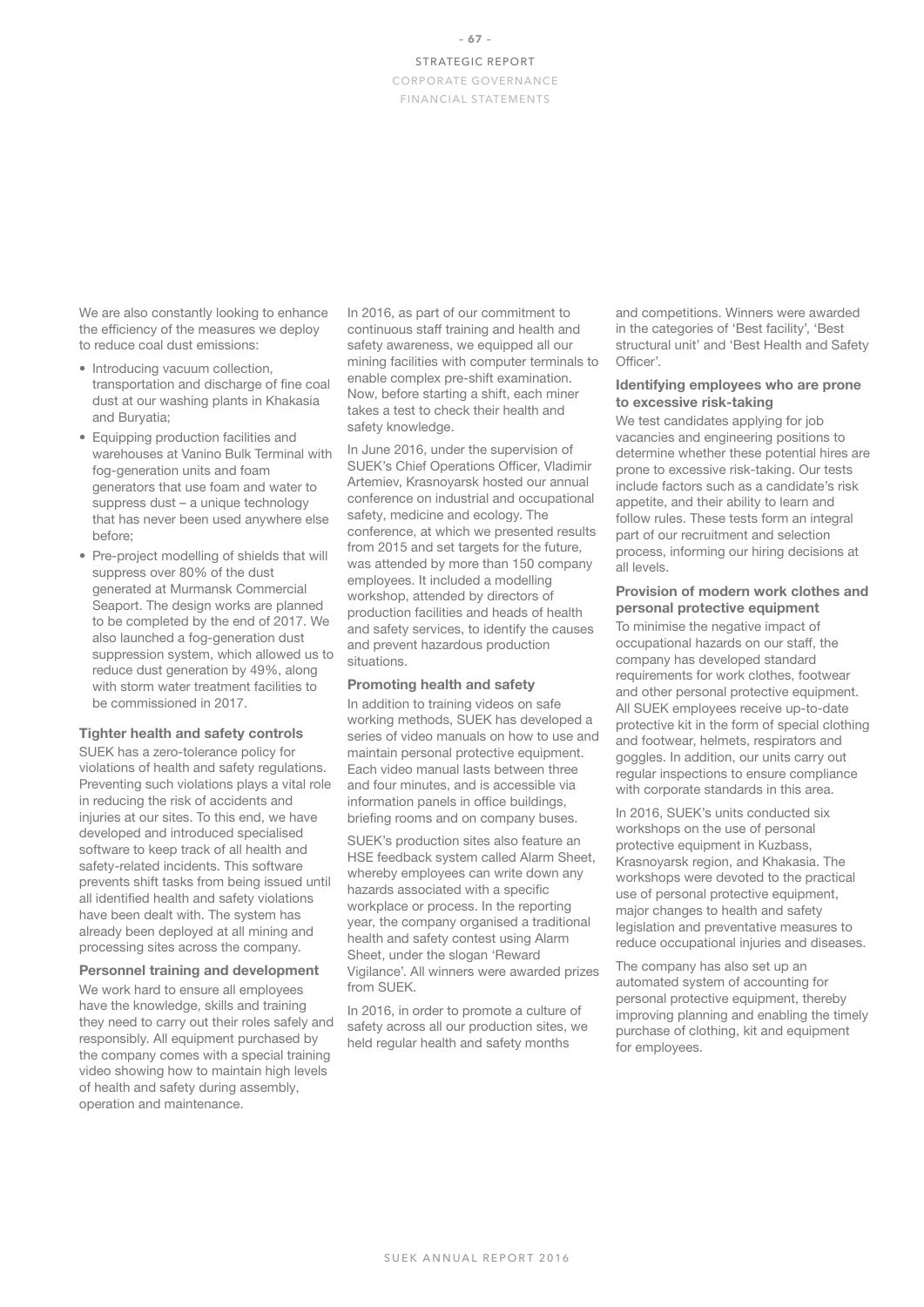# **Healthcare**

In order to minimise the risk of occupational diseases, SUEK promotes preventative measures and healthy lifestyles among employees. We always try to make sure all our employees understand the importance of looking after their own health and adhering to health and safety regulations at work. Our goal is to develop effective health and safety measures that take into account both industrial and individual risk factors.

Since 2010, as part of our company-wide Health programme, we have been working to identify occupational diseases in their early stages, carrying out systematic healthcare work and promoting healthy lifestyles. All our employees are offered medical services, education about various medical conditions, consultations, diagnostic services and treatment.

The Health programme not only improves the living standards of our employees, but also translates into savings for the company as it reduces lost time due to injuries and illness. In the period 2010- 2016, time lost through sick leave fell by more than 50% across the company, averaging 6.9 days per employee per year.

We have set up a special medical unit at our office in Moscow, staffed by highlyskilled practising doctors. The main task of this unit is to ensure the necessary conditions for the preservation, protection and promotion of workers' health, taking into account production risks and individual risks alike. Its main areas of focus include:

- Preventing occupational diseases;
- Reducing the temporary incapacity rate;
- Reducing the number of employees with recurrent or long-term illnesses.

As part of our efforts to ensure adherence to labour laws, in 2016 we completed a special assessment of working conditions at our sites across the company, which included identifying and measuring risk factors and updating workplace classifications in accordance with hazard levels. We are adopting special measures aimed at protecting workers' health as indicated by the findings of the assessment.

#### Health School programme

In 2016, as part of our commitment to health and safety, we implemented a 'Health School' programme aimed at promotion of a healthy lifestyle and culture, which included the following initiatives:

- As part of the company-wide Health programme, we made planned purchases of equipment for health posts, medical units and canteens totalling \$0.8m;
- As part of our anti-smoking initiative, we developed campaign posters and a programme to support the company's employees in quitting smoking, including the use of special medications and individual consultations. SUEK's units also organised mass anti-smoking sports and entertainment events. As a result, more than 1,200 SUEK employees have quit smoking;
- To implement our Healthy Eating programme at our facilities in the Krasnoyarsk and Primorye regions and Kuzbass, we provided partially subsidised hot meals for employees, based on a special low-calorie menu;
- We are also running a pilot project called Firefly, in which SUEK employees and their families are made aware of the need to ensure visibility on the road; reflectors are regularly issued to employees free of charge;
- To help prevent viral infections, we regularly administer vaccinations for flu, pneumococcus and tick-borne encephalitis;
- Our First Aid programme includes regular training sessions for rescue teams in the company's mines and open pits.

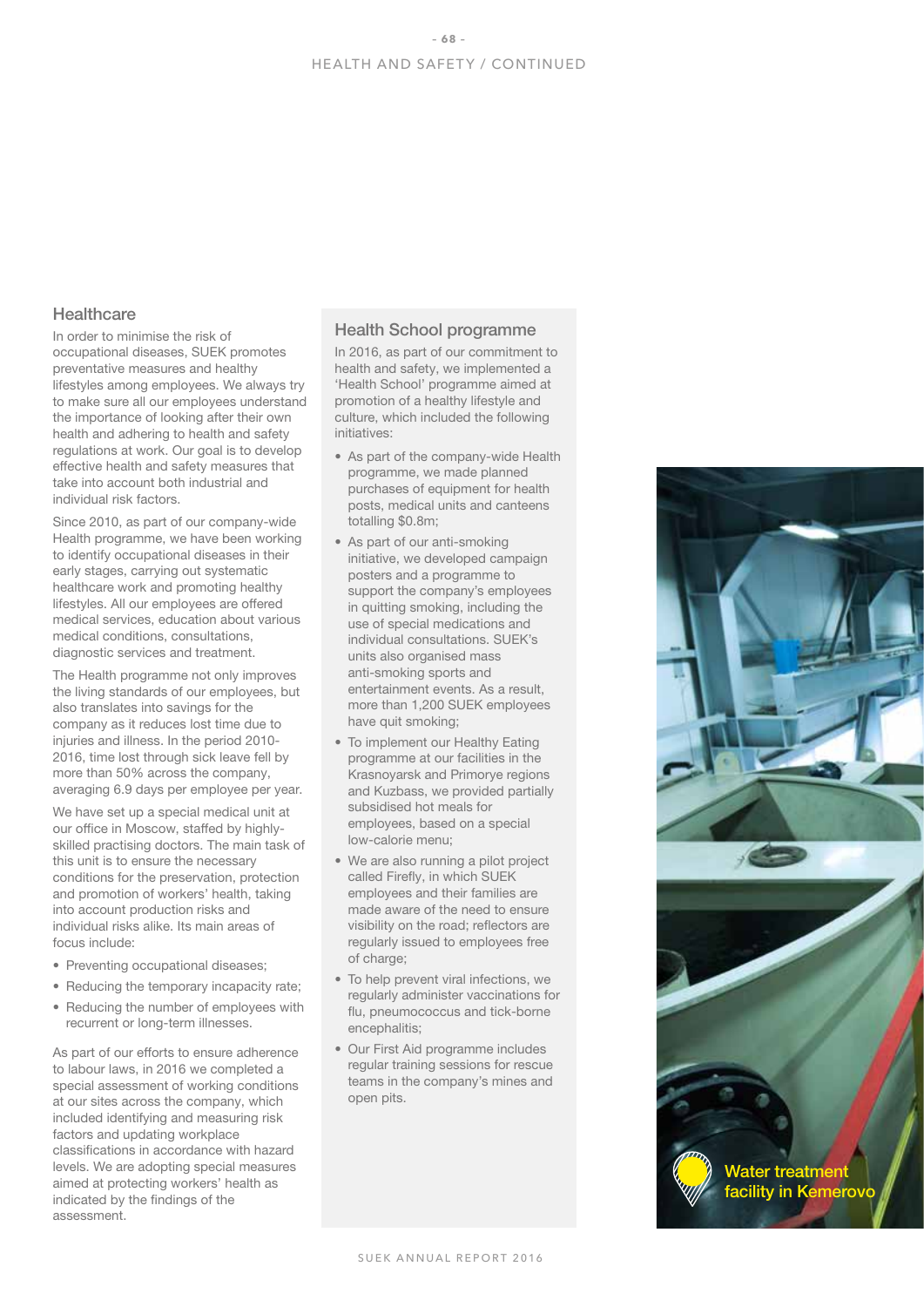**– 69 –** STRATEGIC REPORT CORPORATE GOVERNANCE FINANCIAL STATEMENTS

# **ENVIRONMENT**

Environmental considerations and commitments underpin all our managerial and production decisions. We are aware of the environmental impact of our operations and the environmental risks inherent in coal mining, washing and shipment. We are also aware of our responsibility to help protect and preserve the environment for present and future generations.



# **OUR PRIORITIES:**

Create conditions that facilitate employee involvement in environmental risk mitigation activities, and improve our environmental management system and performance indicators;

Improve the company's environmental management system and relevant performance indicators;

Allocate relevant financial, engineering, human and other resources for these purposes and ensure their efficient use; and

Disclose environmental reports, ensuring transparency of environmental information, and engage public and local authorities in preparing, discussing, making and implementing environmental decisions.

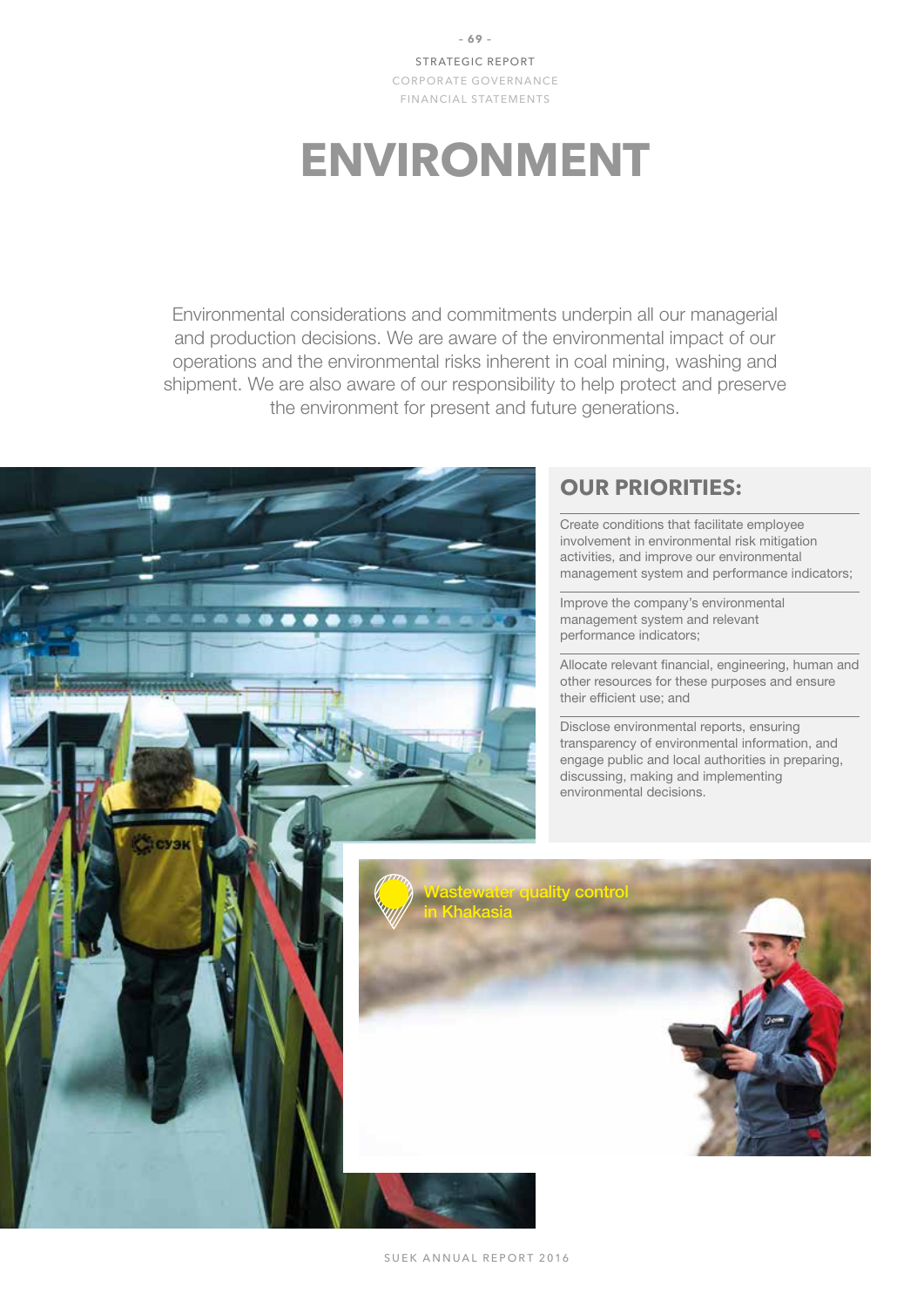#### Our approach

Ensuring environmental safety, minimising ecological risks and maximising environmental protection measures are an integral part of SUEK's sustainable development strategy. Our programmes in the field of environmental protection include measures to reduce emissions, protect water resources, process and dispose of waste, reclaim land and achieve energy efficiency. These initiatives contribute to the sustainable development of the regions where we operate, improve the quality of people's lives, help us reduce operational risks and enhance our overall performance. In addition, we participate in international and Russian projects aimed at the prevention of climate change and biodiversity conservation; among other initiatives, these include the Clean Coal Association, the Russian National Carbon Agreement, the Bureau of Best Available Technologies technical working group, and the Mainstreaming Biodiversity Conservation into Russia's Energy Sector Policies and Operations project.

Our approach to environmental safety is enshrined in SUEK's Environmental Policy. This document defines our principles, commitments and mechanisms for implementation in the field of environmental protection. It provides the foundation for the development and delivery of all our environmental programmes and initiatives. In addition, our Environmental Policy is based on the environmental legislation of the Russian Federation. The company also adheres to international law and the precautionary principle as an approach to environmental risk reduction.

At SUEK's facilities in Khakasia, Krasnoyarsk and Kemerovo, we have an environmental management system in place that meets the requirements of the ISO 14001:2004 international standards. Our sites regularly undergo independent external audits to assess their management systems against these standards. In 2016, SUEK's facilities in Khakasia were certified and recertified for compliance with these standards.

We also provide training so our employees can enhance their environmental knowledge and qualifications. We collaborate with research bodies and expert organisations to introduce innovative and efficient environmental safety technologies. And we regularly publish information relating to the results of our sustainable development projects.

SUEK invested \$11m in environmental activities during 2016.

SEE SUEK'S POSITION ON CLIMATE CHANGE ON OUR WEBSITE WWW.SUEK. COM/EN/SUSTAINABILITY/ENVIRONMENT/

FOR MORE INFORMATION ABOUT ENVIRONMENTAL STRATEGIC PRIORITIES AND KPIS, SEE PAGE 41; FOR RISK MANAGEMENT SEE PAGE 49.

#### Air

In order to improve mine safety, we regularly conduct gas drainage within our mines. This process results in methane (natural gas) emissions, which account for 88% of SUEK's total air emissions.

In all our mining areas, where methane content exceeds 10 m3/tonne of coal, we carry out comprehensive gas drainage which includes the preliminary removal of gas from working coal seams, and the extraction of gas from mined-out areas. It is achieved via drilled surface holes and mine openings.

# Public recognition in 2016

In 2016, our environmental projects won a number of awards:

Winner of the 'Best Comprehensive Solution in the Field of Green Technologies' category at the Evolution Awards. These Awards recognise achievements relating to environmental aspects of sustainable development within the Russian Federation, including the development and use of green technologies. The key projects presented by SUEK were 'Clean Water' and 'Clean Air'. The core of the 'Clean Water' project is the construction of wastewater treatment facilities at the Rubana mine in Kuzbass. Unique for the coal industry, these facilities treat water used in production processes and return it to the environment cleaner than before being used. The 'Clean Air' project aims to guarantee the full recovery of methane emissions from longwalls, therefore limiting greenhouse gas emissions. This project has been successfully implemented at SUEK Kuzbass mines.

Winner of the 'Clean Production Development' category at the EraEco Awards, for measures aimed at reducing the negative impact of industrial operations on the environment, with support from UNIDO (United Nations Industrial Development Organization) and the Ministry of Natural Resources of the Russian Federation. These measures encompassed initiatives aimed at the reduction of emissions (including methane usage), the management and treatment of wastewater (in particular, the use of clean technologies at the Rubana mine), land reclamation (joint project between the Chernogorsky open pit and the Khakasia Research Institute of Agrarian Problems on biological land reclamation), improving energy efficiency, and the conservation of biodiversity in the regions where SUEK operates.

# Methane utilisation

(million  $m^3$  of CH<sub>4</sub>)

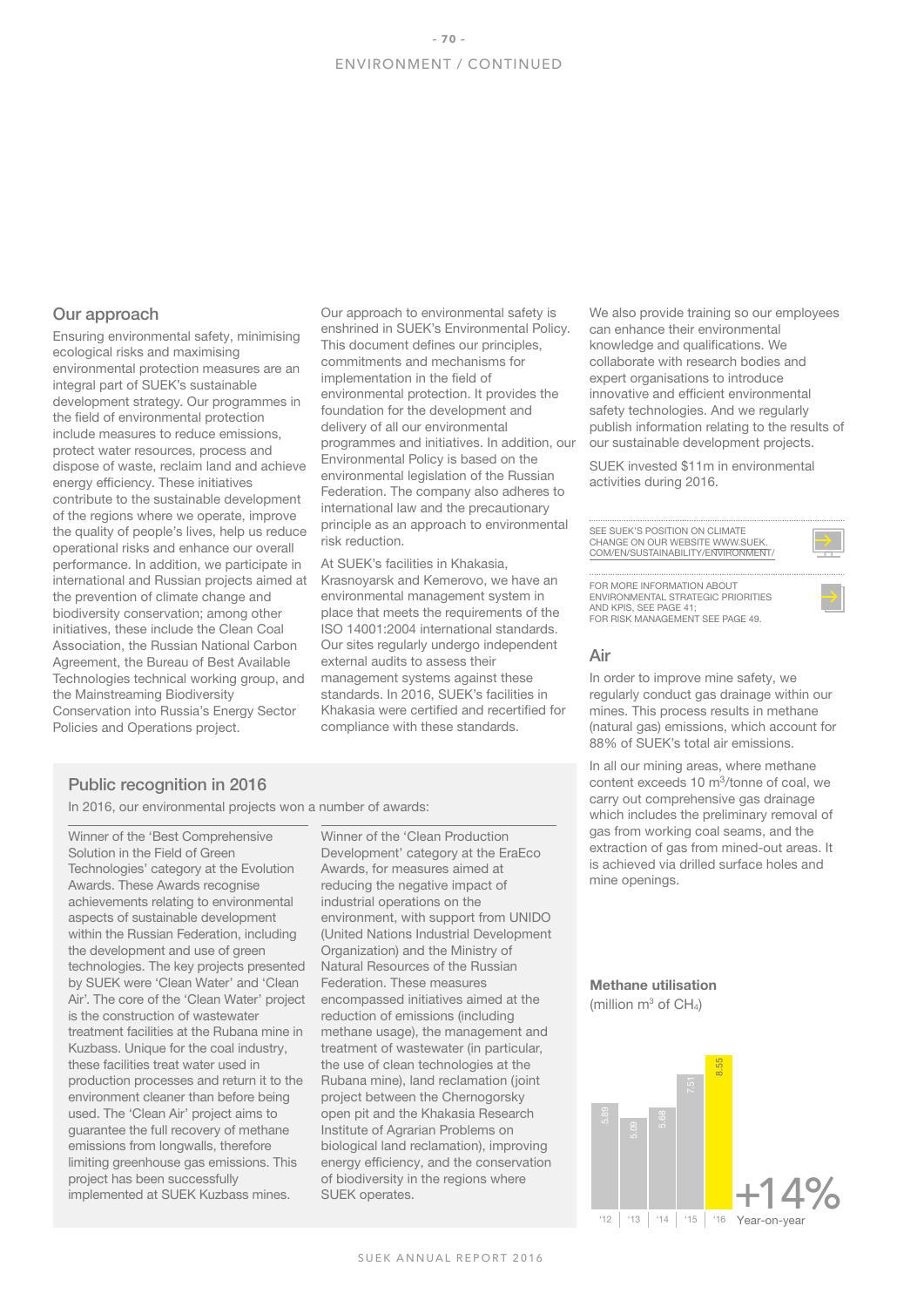FINANCIAL STATEMENTS

In 2016, as part of our commitment to reducing our environmental impact and supporting the Paris agreement on climate change, we continued to utilise captured methane for power generation and boiler combustion, thereby reducing greenhouse gas (GHG) emissions into the air. Our Kirova and Komsomolets mines are equipped with recovery systems and engine plants that capture gas and use it to generate heat and electricity. In 2016, we utilised 8.55 million  $m<sup>3</sup>$  of methane captured from mined-out areas.

The rest of our air emissions relate to CO,  $NO<sub>x</sub>$  and  $SO<sub>2</sub>$ , which are below the limits prescribed by Russian legislation.

FOR MORE INFORMATION ABOUT GRI OUR SUSTAINABILITY PERFORMANCE PLEASE SEE GRI TABLES ON OUR WEBSITE WWW.SUEK.COM



Additionally, we work to decrease dust emissions across the whole production and transportation cycle from mine to port. We use state-of-the-art technology for the vacuum collection, transportation and discharge of fine coal dust at our washing plants in Khakasia, Buryatia and Vanino Bulk Terminal. In 2016, we carried out the pre-project modelling of shields that will suppress over 80% of the dust generated at Murmansk Commercial Seaport. The design works are planned to be finalised by the end of 2017. We also launched a fog-generation dust suppression system, which allowed us to reduce dust generation by 49%, along with storm water treatment facilities to be commissioned in 2017.

### The effect from methane utilisation (\$m)



#### **Water**

Most of the wastewater used by the company during its production cycle is natural water that is pumped out of mining areas during mining operations, with characteristics typical of local groundwater. The company does not withdraw water from sources believed either to be vulnerable and protected by the state, or especially valuable for local communities and biodiversity.

SUEK production sites are equipped with facilities for treating industrial wastewater and sewage. Through our continuous pollution-control and resource-conservation efforts, in 2016 our suspended and dissolved solids in wastewater level decreased to 0.23 kg per tonne of production, or by 9% year-on-year.

In 2016, we continued to design and construct advanced treatment facilities for mine, open-pit and household wastewater, and we overhauled our existing water supply and sewage system. These efforts should further reduce the concentration of solids in wastewater at a number of our facilities.



FOR MORE INFORMATION ABOUT OUR SUSTAINABILITY PERFORMANCE PLEASE SEE GRI TABLES ON OUR WEBSITE WWW.SUEK.COM

# Energy efficiency

As part of the Russian government's nationwide energy-efficiency initiative, SUEK has developed and implemented an Energy Saving and Energy Efficiency Programme designed to reduce the company's energy consumption.

# Suspended and dissolved solids in wastewater

(kg per tonne of production)



SUEK ANNUAL REPORT 2016

In addition to its economic benefits, this programme enables us to achieve an important environmental objective, as reducing our energy consumption helps to minimise our overall impact on the environment.

In 2016, these measures helped us to reduce our rate of electricity consumption per unit of output by 5% compared to 2015. Our electricity consumption rate per m<sup>3</sup> of rock extracted decreased by 6% year-on-year.

We also achieved other energy-efficiency targets: utilisation time and the diesel consumption of our dump trucks per tonne-kilometre.

Since 2014, we have been running an Energy Saving staff incentive Programme for energy efficiency performance improvement. In 2015-2017 we plan to reduce the consumption of key energy resources by an average of 4-5% per m<sup>3</sup> of extracted rock.

To implement our Energy Efficiency Programme, in 2016 we carried out the following activities:

- Scheduled replacement of eight obsolete excavators with modern, energy-efficient models;
- Upgraded excavator control and power supply systems at the following open pits: Chernogorsky in Khakasia, Vostochny in Zabaikalye and Borodinsky in the Krasnoyarsk region;
- At the Tugnuisky open pit we commissioned an ESh-20/90 dragline, with innovative switched reluctance drives for pull, lift and swing. As a result, the unit power consumption reduced by 55% and productivity increased by 10%;
- Automated pumping stations at the Kharanorsky and Vostochny open pits in Zabaikalye and the Tugnuisky open pit in Buryatia;
- Implemented voltage stabilisation programmes in the Yalevskogo and Rubana mines in Kuzbass;
- Reconstructed power-supply networks at the Yalevskogo and Kotinskaya mines in Kuzbass;
- Scheduled energy audits at our facilities in Buryatia, Khakasia, Khabarovsk, Primorye and Zabaikalye;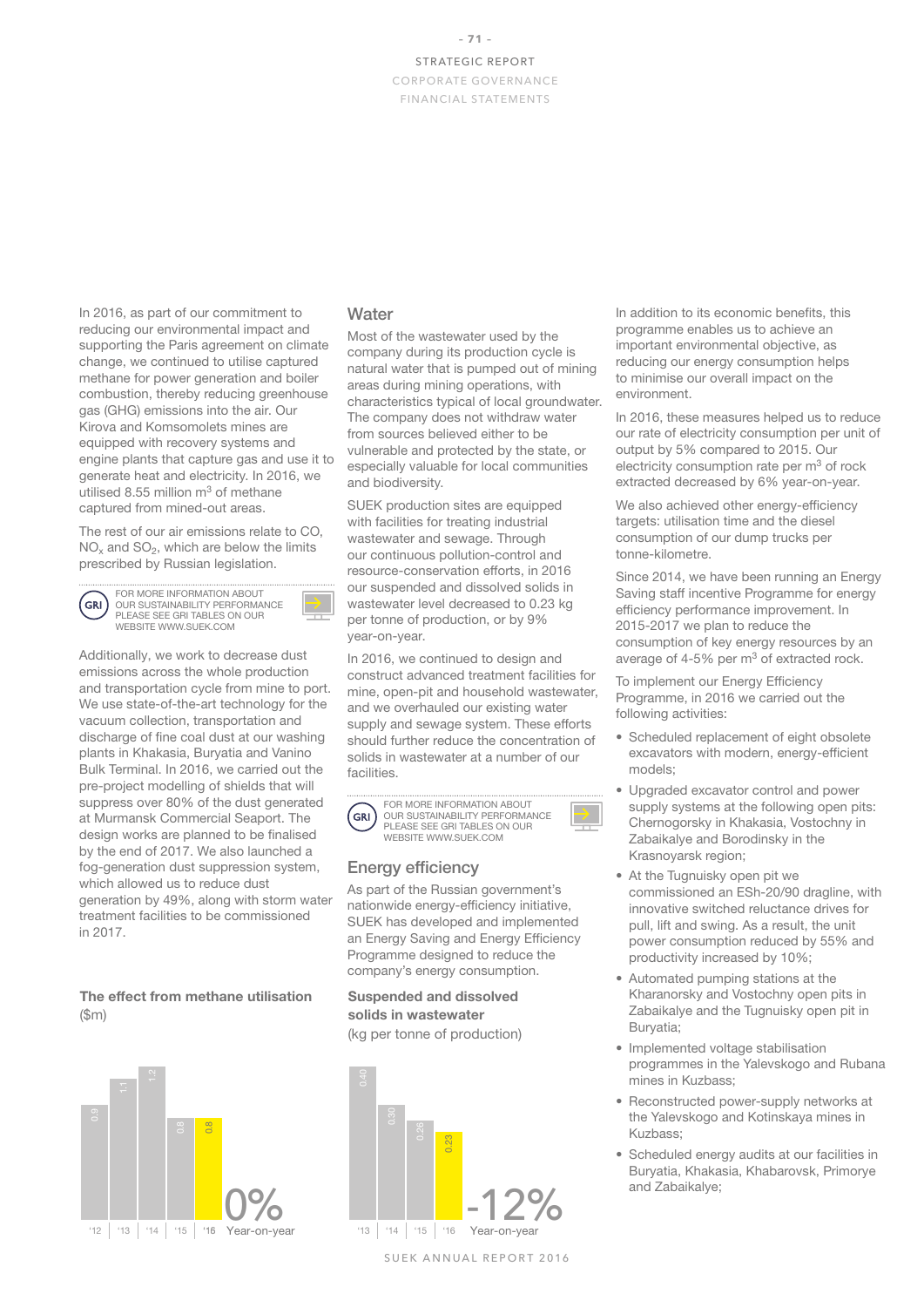- In Krasnoyarsk and Khakasia, introduced energy management systems, including incentive schemes designed to reduce energy consumption by promoting best practices and ensuring staff are engaged and interested; and
- At all sites, optimised production processes to boost the operating efficiency of energy-consuming equipment through reducing idle time and route optimisation.

We also made considerable efforts to improve the reliability of metering data for energy consumption. All the company's energy-intensive facilities now have automated measurement systems in place that quantify the financial value of the electric power we consume. We use these systems to clarify and calculate settlements with electricity suppliers for all SUEK sites.

Across SUEK facilities, we have a number of systems designed to track energy consumption for commercial purposes. In addition, all fuel-consuming machinery has been equipped with automated control systems, including a performancemonitoring system for mine trucks and other transport. This has enabled us to develop an effective system to control fuel consumption based on reliable instrumental measurements.

# Land reclamation and biodiversity

None of SUEK's production sites are situated on protected or natural reserve areas; no rare or endangered species of animals, plants and fungi have been identified at our operational sites.

Most of the waste generated from coal mining consists of non-hazardous overburden, which is stored in internal and external dumps. This is used for filling sinkholes, backfilling and reclaiming land disturbed by mining operations, in accordance with approved programmes for the use of mineral-resource deposits.

We run extensive reclamation projects on land disturbed by SUEK mining projects. including rock-dump levelling, soil remediation, tree planting and landscaping. For many years, we have been conducting a unique land-reclamation and research

project in partnership with the Research Institute of Agrarian Problems of Khakasia, with the aim of developing recommendations on biological forestry restoration.

This process involves the creation of 'biodynamical' focal points in the hollows between coal dump ridges. In the autumn, the rock waste in the hollows becomes seeded with grass, bushes and trees, which we treat with bio-fertilisers. During the winter, the seeds are protected by snowfall from wind and solar radiation. They then emerge in the spring to create a humus layer that allows plants to spread across the dump areas, helping to improve floral diversity and grass cover. In seven to ten years, this reclamation method can transform coal dumps into comprehensive ecosystems.

In 2016, SUEK supported the construction of two major projects: the Sable Rehabilitation Centre in the Barguzin State Nature Biosphere Reserve, and the Seal Centre in Zabaikalye National Park.

We also launched a new environmental charity project in Kiselevsk, Kemerovo region. Called 'Save the Leopard Together', this project aims to raise funds for the Land of the Leopard National Park in Primorye. We also encouraged and enabled the town of Borodino, Krasnoyarsk region, to organise a charity fair supporting the rare Far Eastern leopard.



# Tyre-recycling in Khakasia

In December 2016, a tyre-recycling project was launched in the city of Chernogorsk (Khakasia), the aim of which is to convert worn dump-truck tyres into new products: tiles for injury-free sports coatings, as well as rubber granules for road surfacing. This recycling unit has enough capacity to recycle all the worn tyres from every SUEK mine and open pit in the region, and the recycling process it uses is completely environmentally safe.

The rubber granules, when mixed into road asphalt, improve grip and make road surfaces more resistant to temperature change. Rubber gives elasticity to the surface and prevents it from cracking through expansion or contraction. Porous rubber tiles, meanwhile, can be used as an injury-free coating for sports grounds. Such an integrated recycling processing is primarily aimed at reduction of the amount of waste and re-using tyres to extend their life cycle.

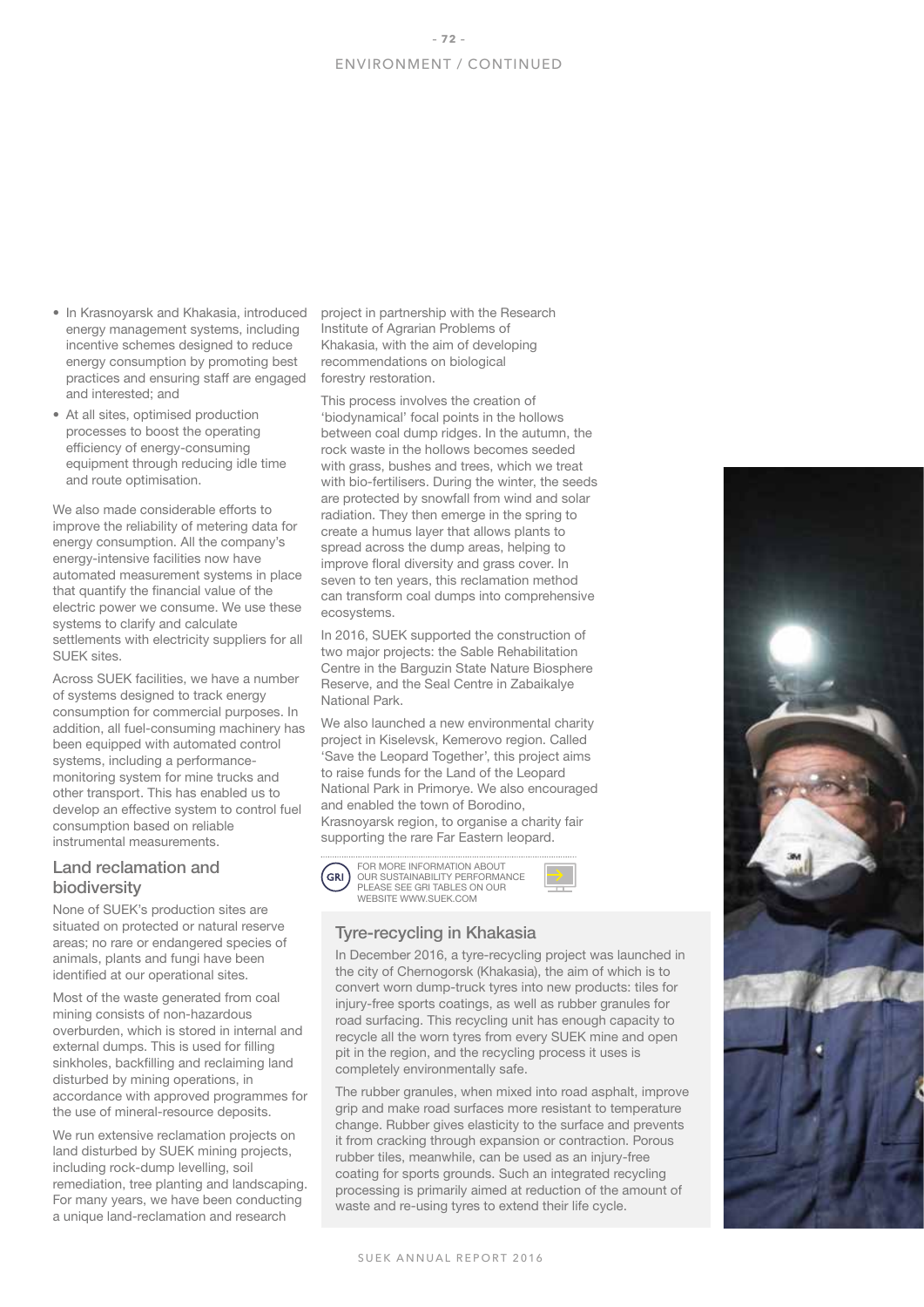**– 73 –** STRATEGIC REPORT CORPORATE GOVERNANCE FINANCIAL STATEMENTS

# **OUR PEOPLE**

Our people are our most important asset, and we strive to create the most favourable conditions for them. We continually work to improve health and safety, promote personal and professional development, and provide social support to all employees and their families.

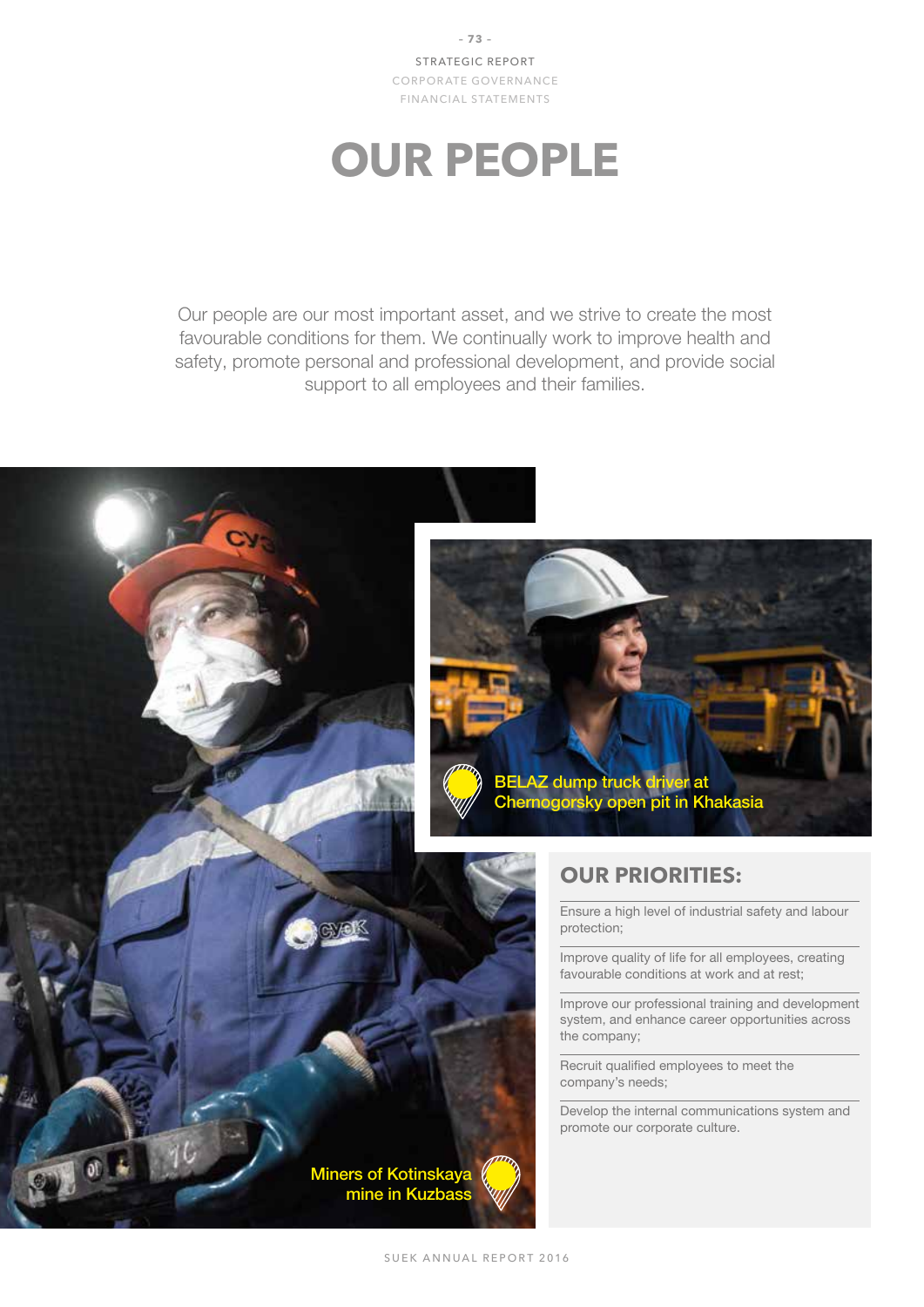# 2016 achievements:

#### Headcount planning and staff expenses

- Further development of labour standards for personnel operating our main production equipment:
- Further development of automation of staff budget and actual expenses calculation.

### Recruitment and retention

- Increased staff mobility between the company's units and regions. By managing internal resources through the redeployment of employees, we retained qualified staff and harnessed their skills to focus on priority goals and objectives;
- Development and implementation of a comprehensive housing programme for employees;
- Implementation of a programme aimed at attracting talented young people into the company.

#### Assessment, development and training

• Further development of a training system for various staff categories (from Mine Foremen to Unit Directors);

- Continued development of 'HiPo' programme for talented employees;
- Ongoing creation of a succession pool for key management positions. Assessment of current level of employees' competency versus existing competency models. Realisation of individual development plans.

#### Internal communications and corporate culture

- Introduction of new internal communications tools providing better transparency (bulletin boards, plasma displays, information desks etc.);
- Rollout of internal information campaigns and other activities to support SUEK's corporate values;
- Further SUEK's Code of Corporate Ethics promotion.

#### HR administration

- Refinement of internal processes to reflect changes in labour laws;
- Introduction of changes within our HR administration processes;
- Updated regulations on units and job descriptions.

# **Overview**

SUEK operates in eight regions of Russia and is the largest employer in the Russian coal industry. It is also represented in ten other countries and territories around the world – Poland, China, Japan, South Korea, Indonesia, the US, Taiwan, Cyprus, Switzerland and Lithuania.

Our average headcount is 33,4291 employees, 73% of whom are production workers and 27% are managers, specialists and administration staff. The sociodemographic characteristics of our workforce remain consistent. In 2016, the average age of our employees was 40.2, while the ratio of men to women remained practically unchanged from 2015, with men making up 75% and women 25% of our workforce. Staff turnover has also decreased steadily over the past three years.

Human resources management is regularly reviewed by the Nomination and Compensation Committee of the Board of Directors (for details see page 89).

# Assessment, remuneration and social support

SUEK regularly analyses the labour market and participates in annual salary surveys, which allows the company to make flexible and fair decisions related to pay and remuneration, taking into account the dynamics of salaries and trends in the

# Composition of employees by personnel categories



The average number of SUEK personnel in 2016 increased following the consolidation of Murmansk Commercial Seaport by SUEK in December 2016.

# Gender diversity of employees



# Composition of employees by age

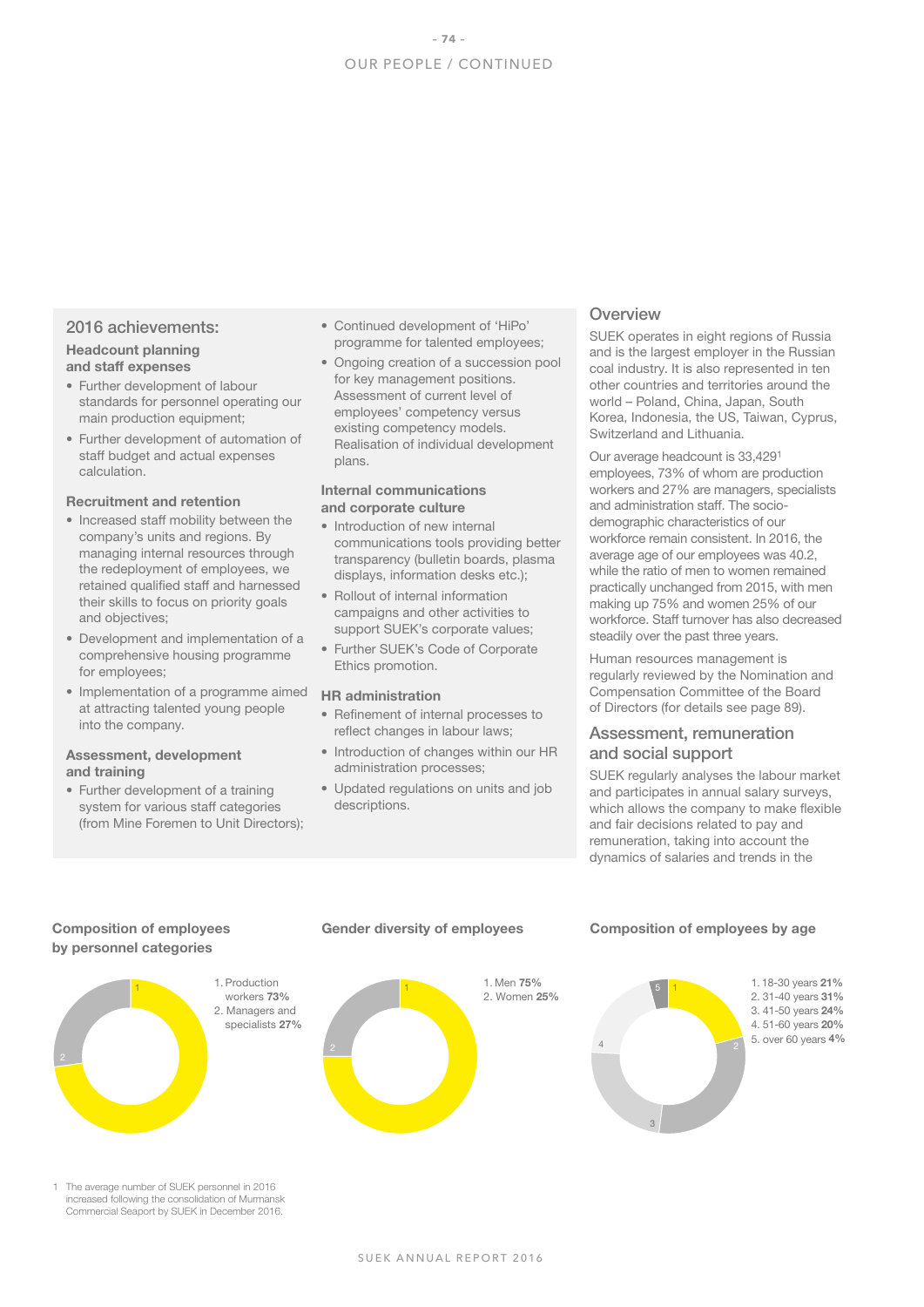provision of social benefits. SUEK regularly adjusts employees' salaries in response to the data provided by the Russian Federal State Statistics Service. As of the end of 2016, indexation of tariff rates and fixed salaries amounted to 12.9%.

Our remuneration system for production workers and specialists includes fixed and variable elements. The former is paid for the performance of professional duties at the required level. The variable part is an incentive to improve working efficiency. The ratio of the fixed to the variable elements is set at 70/30. Among other criteria, the variable part consists of bonuses for basic production and commercial operations, and for compliance with industrial and technical directives, safety rules and rules of the operation of machinery.

SUEK also applies a system of annual incentives for its management staff, based on compliance with key performance indicators (KPIs) and on the achievement of individual and company goals. This system focuses employees' efforts on key objectives and contributes to the implementation of the company's strategy in various functional areas.

We have also developed a special bonus system for employees participating in projects. The system includes long-term strategic projects, operational improvements and business-development programmes. As of 2016, 426 specialists

#### Staff turnover rate

(%)



1 Medical insurance is among the highest-priority benefits for employees, according to SUEK's surveys.

and managers participated in this longterm motivation programme as part of their involvement in one or more projects.

The following benefits extend to all employees within our production units. They are based on current legislation, industry agreements with trade unions and collective arrangements:

- Voluntary medical insurance;
- Payment upon retirement of 15% of an employee's average salary for each year of employment in the coal industry;
- Payment for travel to holiday resorts for employees and their families;
- Financial aid for pensioners, parental leave, high-priced medical treatment or for the funerals of company employees;
- Supply of coal to miners for domestic heating;
- Compensation for energy and other expenses;
- Compensation for the medical treatment and rehabilitation of employees and their children;
- Christmas gifts for children of employees.

One of the most important aspects of our social support for employees is our health promotion programme. Since 2014, we have extended voluntary medical insurance1 to all employees at our production sites and facilities.

In 2016, total expenditure linked to benefits prescribed in collective arrangements amounted to \$21m.

SUEK also actively cooperates with trade unions, in keeping with the principles of social partnership and constructive dialogue. This cooperation helps us to avoid or diffuse any tensions or grievances among our workforce, to respond quickly to changes in social climate and to resolve any problems quickly and efficiently. SUEK's social commitments are also enshrined in bilateral regional agreements with trade unions and collective arrangements regulating social and labour relations between employer and employees. To date, 94% of our employees are covered by such collective arrangements.

As well as financial incentives for employees, SUEK makes extensive use of non-material incentive schemes. As part of this approach, the best employees receive state, departmental and corporate awards. In 2016, the following awards were granted for exceptional work:

• According to the Russian Presidential Decree, 27 SUEK employees received state awards, including the highest state awards for seven senior managers in recognition of their effective management of one of Russia's largest companies;

# Housing for employees from Chegdomyn

As part of our commitment to enhancing quality of life through local development, in 2016 we began building a new residential area for employees at Urgal, Khabarovsk region. A pilot project, the 'Miner' residential complex is being developed as part of our efforts to improve living conditions in Chegdomyn, a town with 12,200 inhabitants. It will include 180 apartments, each fully refurbished, and will feature a large recreation area with a playground, sports facilities and a sports field, as well as onsite parking. The complex is due to be completed in the first half of 2017.

SUEK employees who choose to buy an apartment in the 'Miner' complex will receive an advantageous mortgage offer based on the lowest interest rates. They will also receive a soft loan from the company to help pay their first instalment. which can be written off at a later date. SUEK is also engaging with the relevant local authorities to facilitate additional subsidies for individual employees.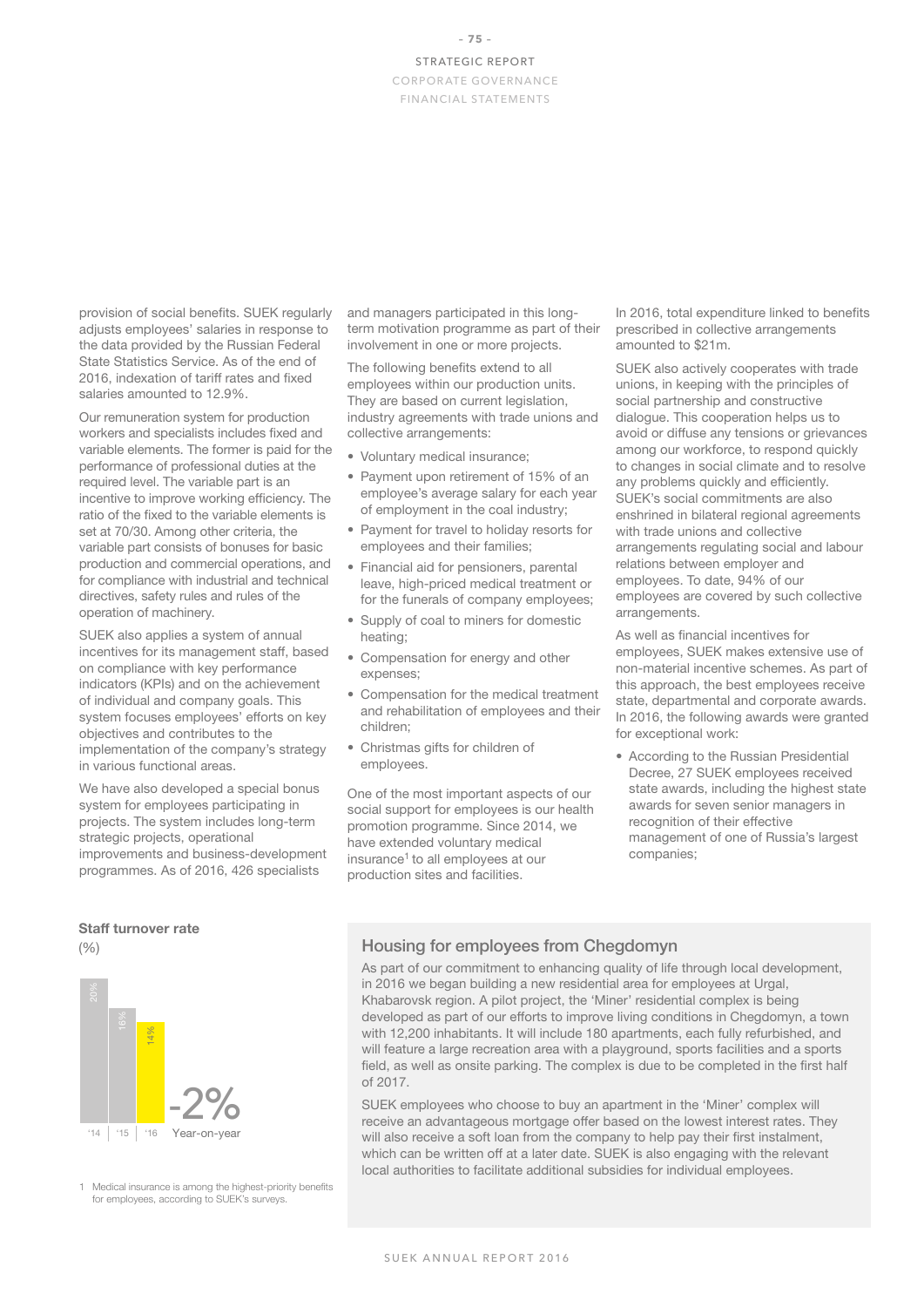- 135 employees received awards from the Ministry of Energy of Russia;
- Over 1,000 SUEK employees were granted corporate awards.

# Training and staff development

When implementing our approved HR management strategy, we focus closely on improving our training and development system for our employees, both at local and corporate level.

The key areas of staff development are:

- Professional training, retraining and qualification enhancement;
- Training in new occupations, and the development of talent for key positions at different levels.

Professional training at SUEK (training, retraining and development) is carried out at our 17 training centres. We are actively upgrading and improving our training facilities and materials, and we continually update our training programmes in line with company requirements. Training centres now feature a mentoring system designed to enable the sharing of knowledge and experience, and to improve the process of induction and adaptation for younger staff. In 2016, SUEK's training centres provided training for over 30,000 employees.

# Working with young staff

SUEK is committed to the ongoing recruitment of young specialists. Targeted education for students, especially those from the regions where the company operates, improves our selection process and accelerates the integration of new recruits. In 2016, more than 400 students participated in our targeted education programmes at seven vocation-oriented universities in Russia.

SUEK has been involved in the Applied Science Youth Forum 'Mining School' since 2012. In 2016, 120 young specialists took part in its activities, and half of them (students from technical colleges in the Kemerovo and Khabarovsk regions) expressed a desire to work for SUEK. Each year, the Forum winners receive training under the Presidential Programme for the Training of Engineers.

This includes education at the country's leading mining universities and internships at production facilities in Japan, during which they study the principles of lean manufacturing and general management. In 2016, the Applied Science Youth Forum 'Mining School' won the 'HR Leader of the Year' award at the XII Russian Mining Forum.

Since 2014, SUEK's production facilities have also hosted youth councils comprising over 800 members. The youth councils' members develop projects aimed at improving production efficiency. They also participate in training programmes devoted to the development and career growth of young professionals.

#### Corporate culture and internal communications

We introduced an updated edition of our SUEK's Code of Corporate Ethics<sup>1</sup> at the end of 2015, as part of our efforts to develop our system of internal communications and improve staff loyalty.

We currently employ over 40 Ethics Coordinators and run Ethics Commissions with the involvement of our enterprise heads. Employees can put questions about the Code to their Ethics Coordinator (anonymously if they prefer) via special messaging boxes, either via an electronic form on the corporate portal or by using a multi-channel hotline.

During 2016, we received more than 500 messages from employees through our system for enforcing the Code. These messages were mainly concerned with health and safety, technical devices and personal protective equipment, voluntary medical insurance and holiday and treatment centres. All messages were recorded and analysed, and mandatory feedback was provided to the senders (if not anonymous).

In 2017, we will roll out initiatives and activities to help further implement the SUEK's Code of Corporate Ethics. These will include photo exhibitions at the company's production units, thematic contests, newsletters and meetings with managers.

1 THE FULL VERSION OF CODE OF OLL VEHOLON OF OODE OF OUR WEBSITE: WWW.SUEK.COM



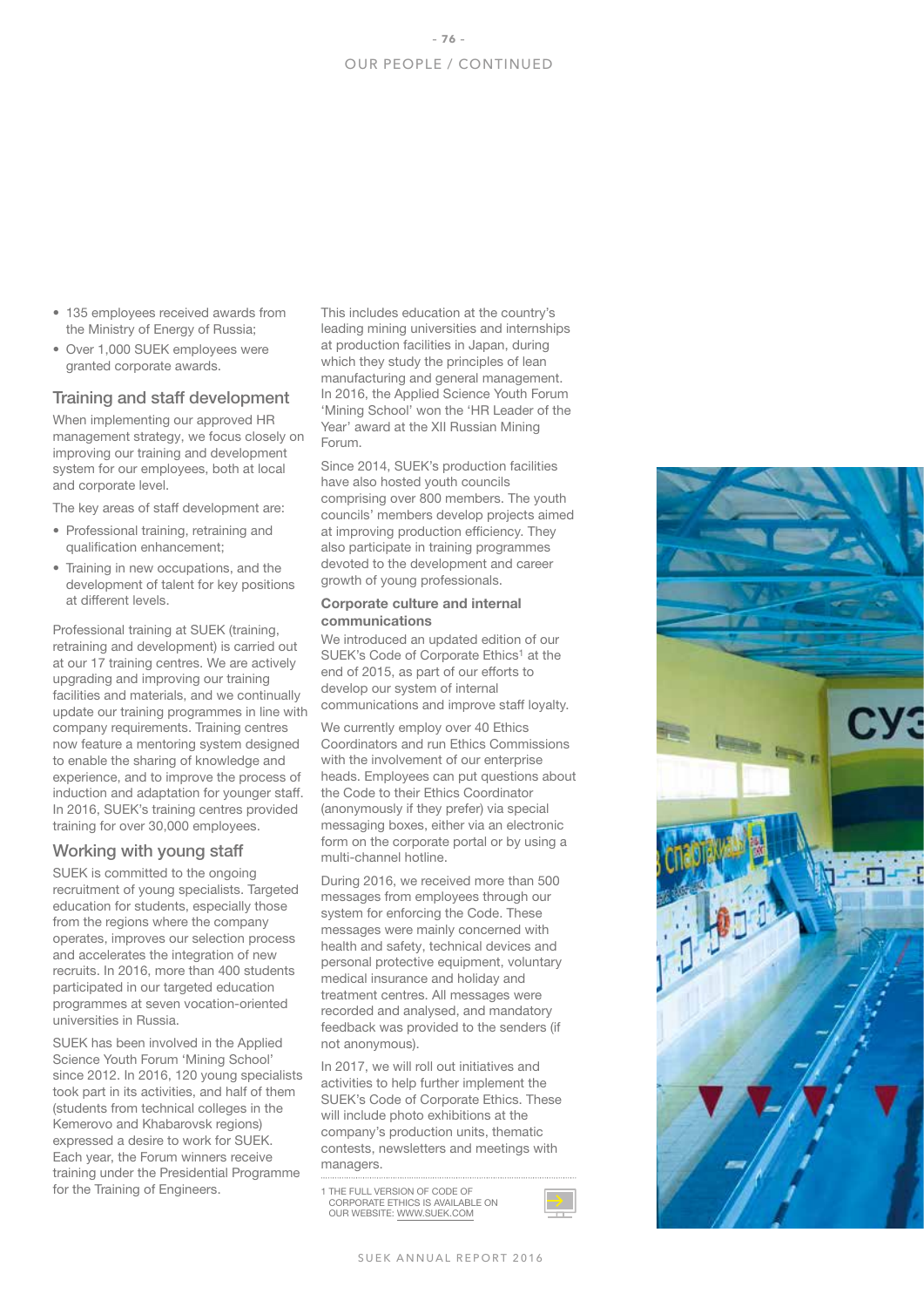**– 77 –** STRATEGIC REPORT CORPORATE GOVERNANCE FINANCIAL STATEMENTS

# **COMMUNITIES**

Social activities are an integral part of SUEK's strategy. We implement various programmes focused on the development of the regions where we operate, with a view to improving the living standards of our employees, their families and local communities, and enabling open dialogue with all stakeholders. We coordinate our actions with regional governments and engage with non-profit organisations and the business community.



# **OUR PRIORITIES:**

Create a favourable and stable social environment in the regions where we operate;

Together with regional governments, improve housing facilities and develop education, sports, medical care and culture for the inhabitants of mining cities and towns;

Increase awareness among young people of coal mining as a career opportunity;

Improve the efficiency of the company's community investments by implementing modern technologies and approaches in the social sphere.

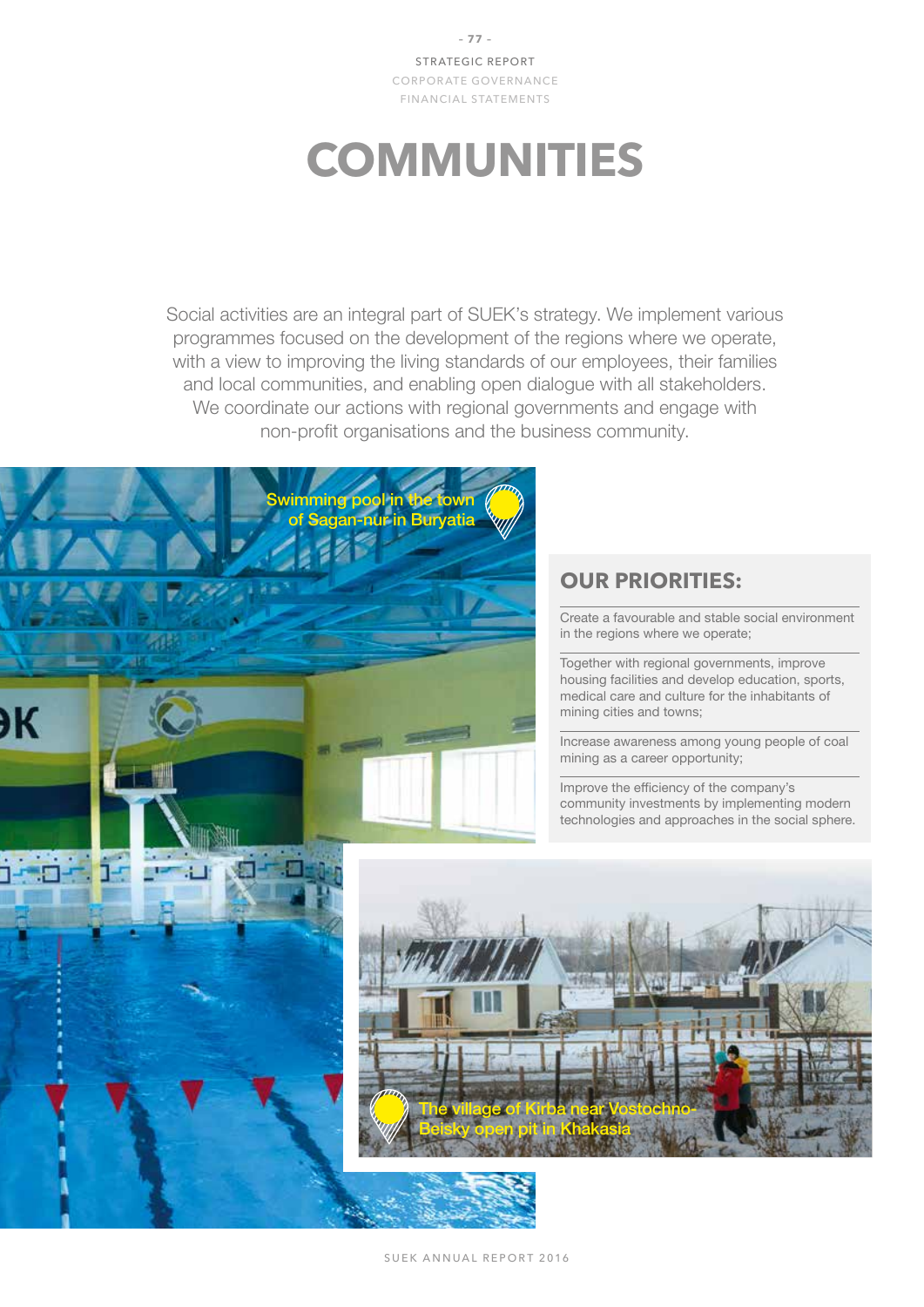#### Our approach

Our social strategy is aimed at capacity building, that enables further development of local infrastructure and knowledge. We firmly believe that the development of human capital is the basic pre-condition for the sustainable development of regions and territories.

Our Corporate Social Policy is based on international standards including the UN Global Compact, the Social Charter of Russian Business, the ISO 26000 Standard and recommendations of the Global Reporting Initiative.

#### **Overview**

SUEK's social and charitable programmes can be divided into the following categories:

- Education:
- Sports and healthy lifestyle;
- Medical care;
- Urban land and infrastructure development;
- Leisure, culture and fulfilment of creative potential;
- Development of local community members' social and business skills;
- Affordable housing and public utilities;
- Improving local self-governance;
- Environment;
- Charity and assistance to vulnerable social groups.

### Social investment performance indicators



Number of created new organisations contributing to community development

Number of direct participants in these programmes

SUEK implements community development programmes at all its key facilities. Overall, in 2016 SUEK implemented 150 social and charitable projects. The amount spent on community investment totalled \$15m.

SUEK to the Regions, a non-profit charitable organisation, is the main tool for implementing the company's social policy at regional level. The fund enables our regional teams to develop programmes based on the needs of individual communities.

# Planning and assessment of social programmes

The planning and execution of our social programmes is based on our analysis of the social environment in each region where we operate, while their implementation is assessed by independent and corporate experts. Regional and local community development is monitored using integrated social research, cluster polls and feedback on activity outcomes.

Most of the company's social programmes are long term. We test each programme in one or two of the regions, and disseminate successful models to other regions. This networked project format allows us to optimise budget, maintain created new social organisations to and raise federal and regional funds for community development.

We regularly assess the efficiency of our social investments based on quantitative and qualitative measures.

#### Quantitative measures:

- Number of new organisations contributing to community development created as a result of the company's social activities;
- Amount of funds raised from various sources;
- Number of beneficiaries;
- Number of events held.

#### Qualitative measures:

- Increased efficiency of public-private partnership programmes;
- Sustainability of previously implemented social projects (a project continues to run independently, raising funds from various sources, with no financial support from the company);
- Favourable conditions for interaction with state authorities, the public and other stakeholders;
- Enhancement of SUEK's reputation as a socially responsible company.

During the reporting period, 12 programmes were assessed for efficiency.

#### Assessment of community investment programme efficiency

|                                                                              | 2016  | 2015  | 2014  |
|------------------------------------------------------------------------------|-------|-------|-------|
| Number of programmes assessed for efficiency                                 |       |       |       |
| Number of participants within these programmes                               | 6.002 | 5.017 | 4.551 |
| Number of created new organisations contributing<br>to community development | 66    |       |       |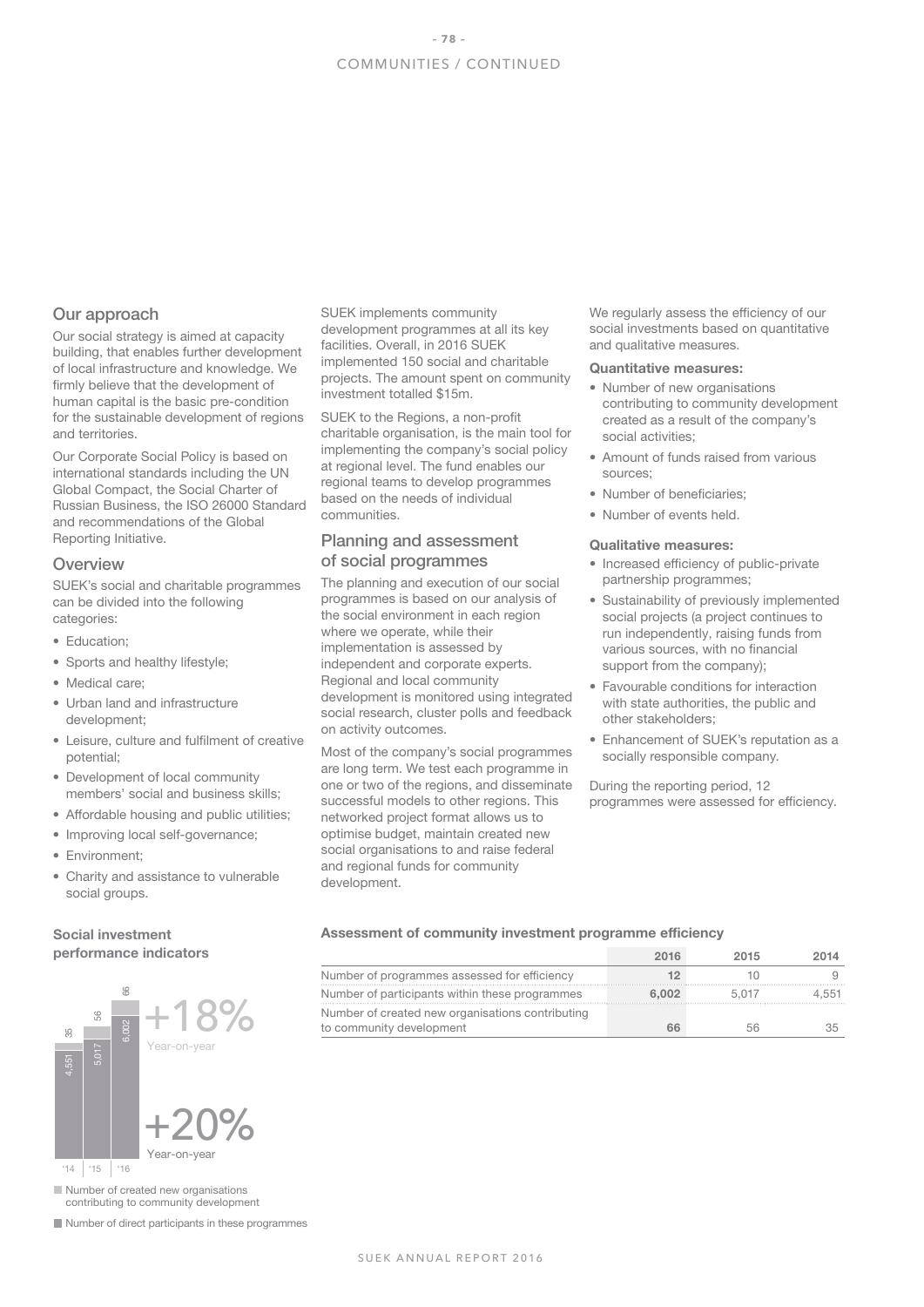# Economic Camp for schoolchildren

SUEK's 'Economic Camp' programme for schoolchildren aims to develop initiative and entrepreneurial spirit among young people, and to help schoolchildren achieve a sense of professional identity. By creating a talent pool across the regions where we operate, the programme stimulates a desire for knowledge and helps young people develop self-study skills. It also supports teenagers from dysfunctional families. In 2016, 32 students from grades 8 to 11 attended the 'Economic Camp'. The students learned skills which are essential for finding a job and establishing oneself in adult life. Through business games and project competitions, they gained new knowledge in important areas such as the development of leadership skills, the ability to work as a team, time planning, project planning and information processing. They also acquired a range of useful contacts and interpersonal communication skills.

Efficiency assessments of the programmes we implement show that the social investment principle (i.e. when we fund programmes with the potential for development and measurable outcomes, rather than individual social projects) is the most effective tool for tackling regional socio-economic problems, for the following reasons:

- Development of small and medium-sized businesses allows the local population to purchase goods and services in their local area, creates new jobs and reduces the outflow of funds from the region;
- Development and execution of social programmes enables us to engage local communities and finance to help tackle current problems and create new organisations for social infrastructure;
- Development of small businesses and the non-commercial sector increases several times the efficiency of community-based real estate and infrastructure facilities;
- Targeted increases in the skills of community workers enable us to attract significant budgets and state funds for infrastructure development in a more efficient manner.

# Key programmes in 2016 Urban land improvement and infrastructure development

In 2016, for the sixth consecutive year, we held our inter-regional urban land development competition called 'Comfortable Living Environment'. Taking place in every region in Russia where we operate, its objective is to identify and support the best ideas for creating comfortable living environments. It also aims to engage non-profit organisations and citizens' action groups in local urban land development.

FOR MORE INFORMATION ABOUT THE COMPETITION, SEE PAGE 41.

#### Development of social and business skills and activities

Our 'School of Social Entrepreneurship' programme focuses on tackling regional social problems by supporting enterprising individuals who want to start their own business. In 2016, participants implemented over 50 social and business projects, which included setting up new social infrastructure facilities in education, medical care, culture, sports, youth development and personal services.

Our 'Future of the Community – Future of SUEK' programme aims to develop public social initiatives in education, youth and child development, and maternal support. Helping to identify enterprising (and primarily young) individuals, the programme includes training workshops on social design, as well as an inter-regional social project competition. By engaging young people, non-profit organisations and other groups, we have established a mechanism for disseminating social design experience and skills among different communities. This has particularly improved the quantity and quality of the social project proposals submitted to our annual 'Comfortable Living Environment' competition.

Since 2005, we have implemented the 'SUEK's Work Teams' programme, which aims to support teenagers during their summer vacations. The project's main objectives are to prevent infringements of the law by minors, to support lowerincome and multi-child families, provide professional guidance to teenagers, promote mining as a career and improve the condition of mining towns. In 2016, 2,113 teenagers enrolled on the programme. They helped with urban land development, tree planting, providing assistance to organisations, veterans and the disabled, looking after monuments, and restoring and installing architectural landscape features. They also became acquainted with production practices at SUEK facilities. As part of the programme, our regional offices held charity fairs whose proceeds went towards the Kommersant Publishers' 'Rusfond' and the 'Land of the Leopard' national park in Primorye.

SUEK's 'Young Leaders Course' focuses on developing young people's leadership and entrepreneurial skills and design experience. Based on acquired knowledge and skills, in 2016 the young participants identified social issues and developed appropriate projects under three categories: social entrepreneurship, social design, and inventive and investigative thinking. Projects designed by the participants will be implemented in the regions where SUEK operates.

FOR MORE INFORMATION ABOUT THE COMPANY'S STRATEGY AND KPIS, SEE PAGES 34-41.